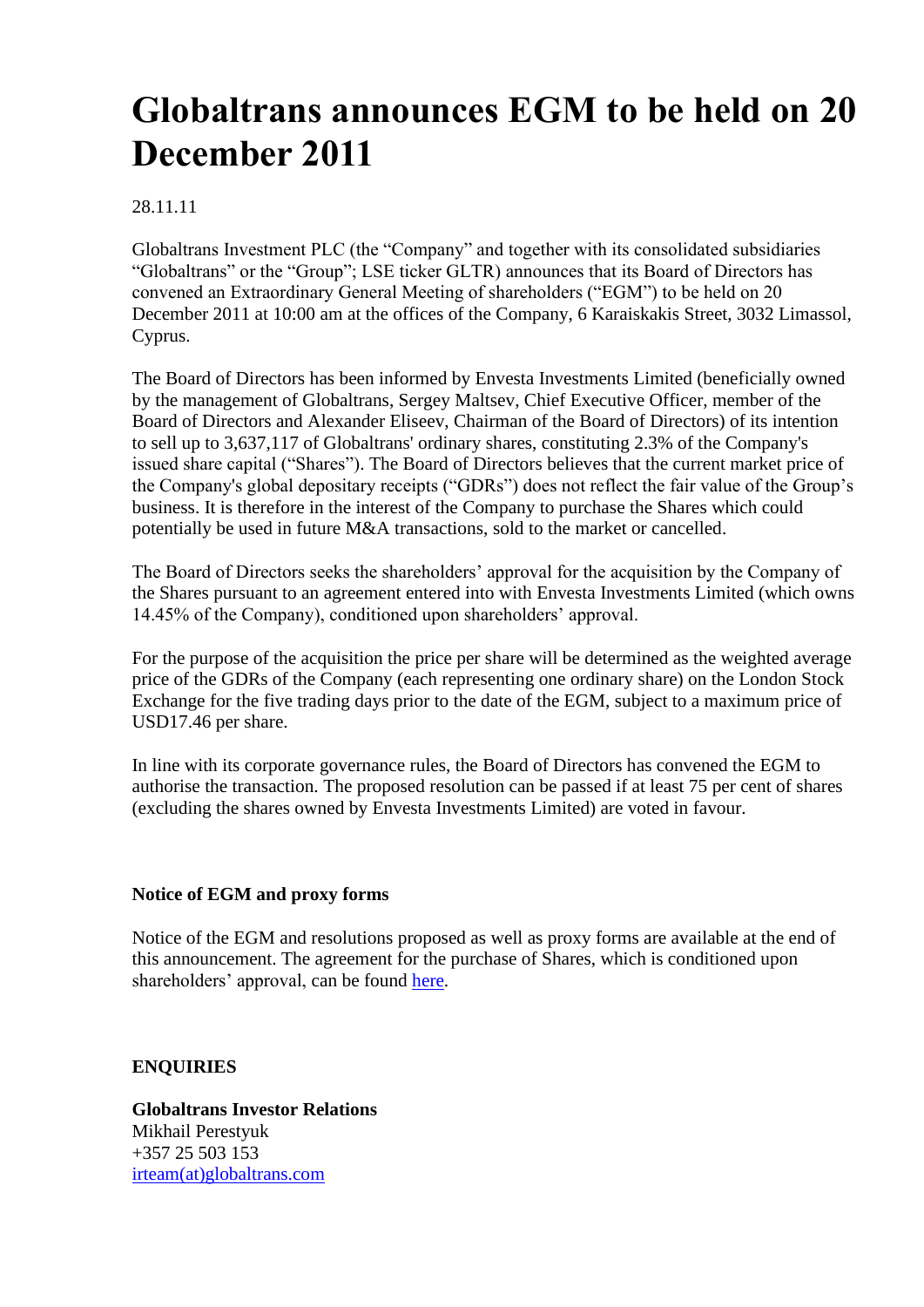**For international media** Holloway & Associates Laura Gilbert / Zoe Watt +44 20 7240 2486 [globaltrans\(at\)rholloway.com](mailto:globaltrans@rholloway.com)

## **The Bank of New York Mellon**

#### **Depositary Receipts**

New York: +1 212 815 2213 London: +44 20 7964 6089

#### **NOTES TO EDITORS**

Globaltrans is Russia's leading private freight rail transportation group and the first such group to have an international listing.

Globaltrans Investment PLC is incorporated in Cyprus with major operating subsidiaries located in Russia, Ukraine and Estonia. The Group provides freight rail transportation, railcar leasing, and certain ancillary services to clients in Russia, the CIS countries and the Baltics.

The Group's fleet of rolling stock owned and leased under finance and operating leases amounted to 49,529 units at 30 June 2011, including 28,776 gondola cars, 20,207 rail tank cars, 56 locomotives and 490 other railcars.

The Group's Freight Rail Turnover in the first six months of 2011 amounted to 57.5 billion tonnes-km with 36.4 million tonnes of freight transported. In the first six months of 2011 the Group's Adjusted Revenue amounted to USD 603.6 million with Adjusted EBITDA reaching USD 256.5 million.

Globaltrans' global depositary receipts (ticker symbol: GLTR) have been listed on the Main Market of the London Stock Exchange since May 2008.

To learn more about Globaltrans, please visit [www.globaltrans.com.](http://www.globaltrans.com/)

# **LEGAL DISCLAIMER**

Some of the information in this announcement may contain projections or other forward-looking statements regarding future events or the future financial performance of Globaltrans. You can identify forward-looking statements by terms such as 'expect', 'believe', 'anticipate', 'estimate', 'intend', 'will', 'could', 'may' or 'might', the negative of such terms or other similar expressions. Globaltrans wishes to caution you that these statements are only predictions and that actual events or results may differ materially. Globaltrans does not intend to update these statements to reflect events and circumstances occurring after the date hereof or to reflect the occurrence of unanticipated events. Many factors could cause the actual results to differ materially from those